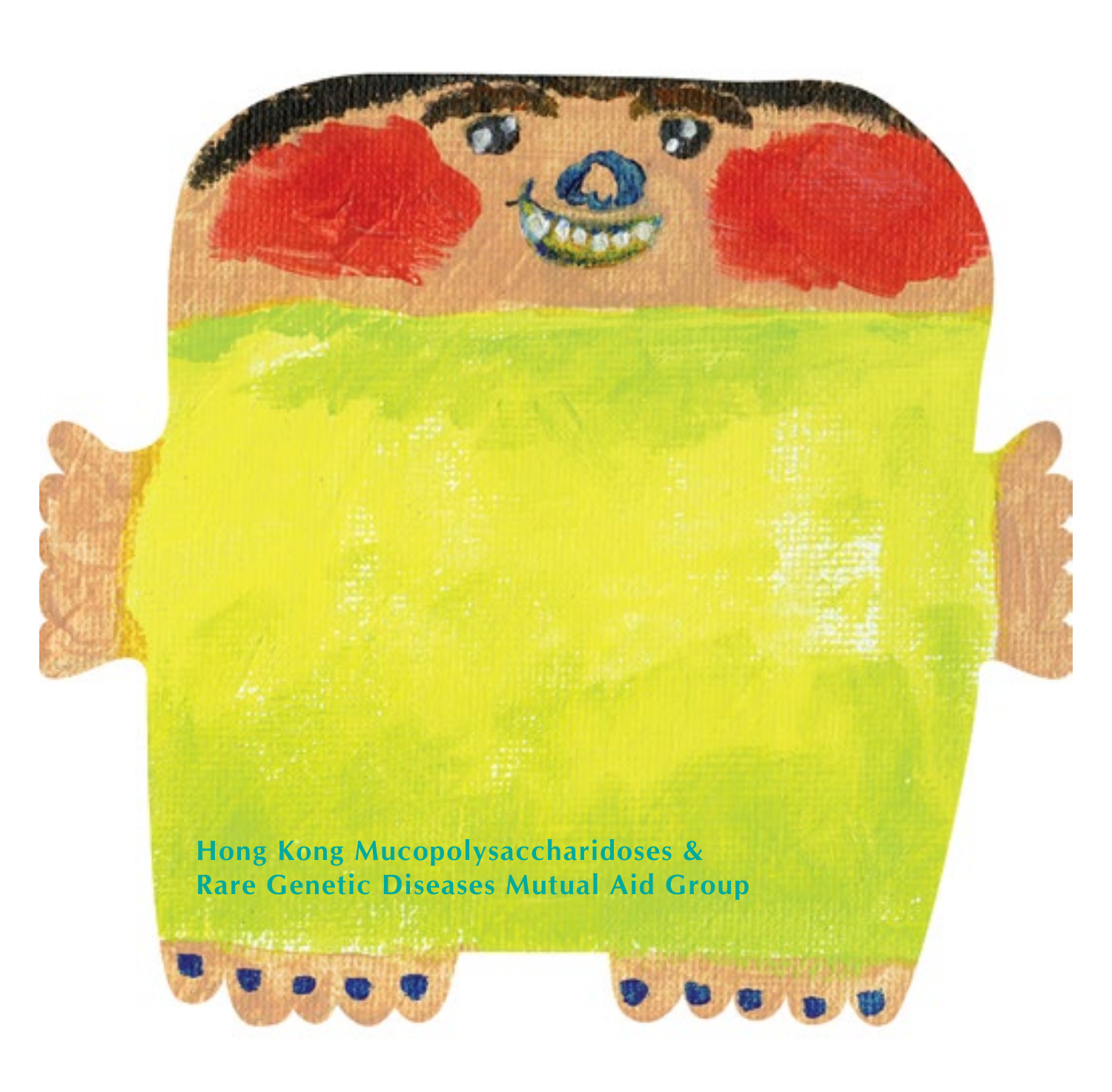### **Hong Kong Mucopolysaccharidoses & Rare Genetic Diseases Mutual Aid Group**

The Hong Kong Mucopolysaccharidoses & Rare Genetic Diseases Mutual Aid Group was originally formed by patients of Mucopolysaccharidoses (MPS) and their families for mutual support and encouragement. With the assistance of The Hong Kong Society for Rehabilitation's Community Rehabilitation Network, the Group later registered as a charitable organisation on March 23, 2005. Apart from MPS, we also have members who are diagnosed with Mucolipidosis, Glycogen Storage Disease, Multiple Sclerosis, Gaucher's Disease, Pompe Disease, Hereditary Epidermolysis Bullosa, Phenylketonuria (PKU), Glutaric Aciduria Type I, Sotos Syndrome, Urea cycle disorder, Fabry disease and Aarskog Syndrome . All patients with other rare genetic diseases are welcome to join our Group as well. To know more about these rare genetic diseases, please visit our website at **www.mps.org.hk/en.**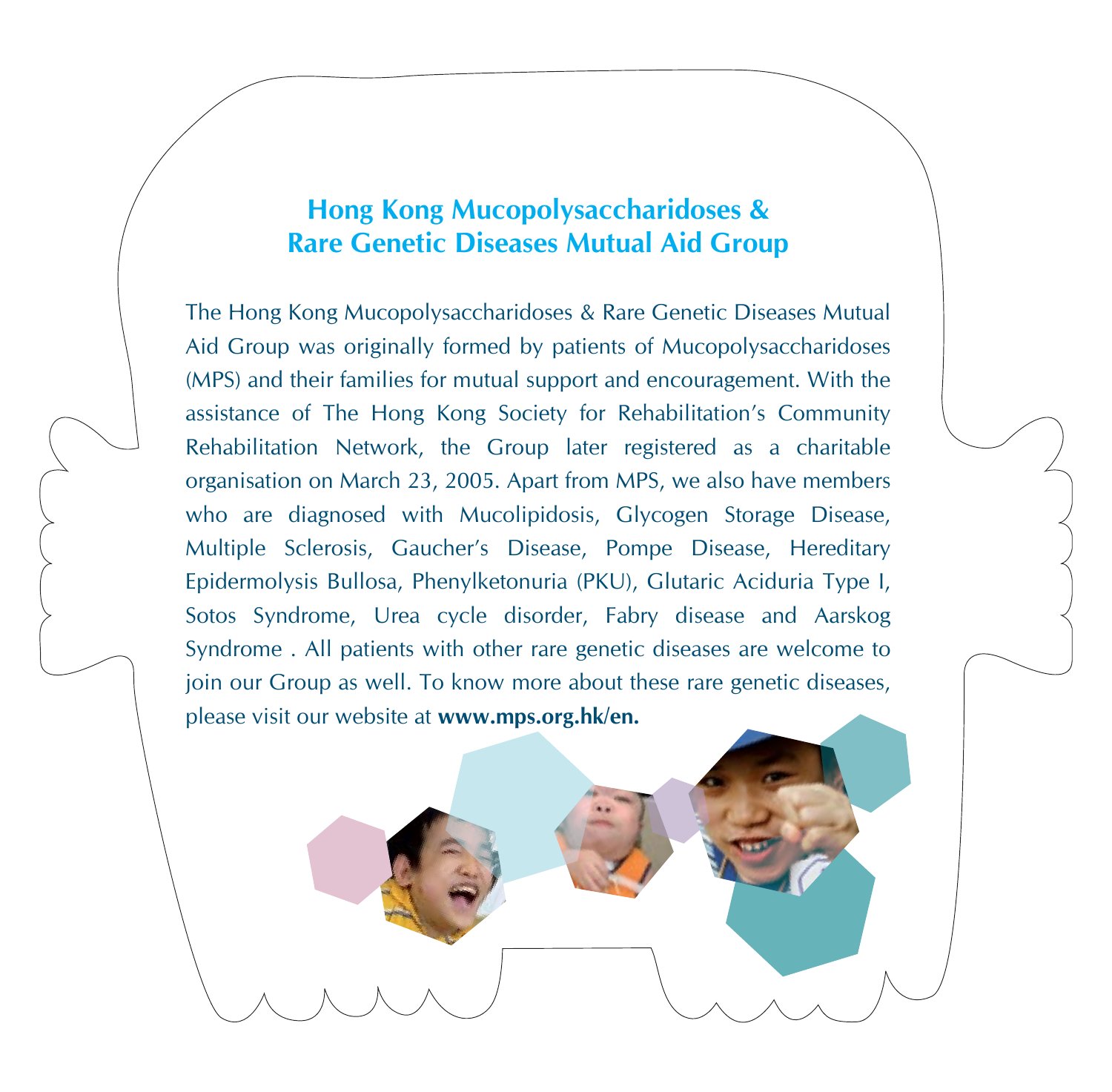#### **What are Mucopolysaccharidoses?**

Mucopolysaccharidoses (MPS) belongs to a group of rare inherited metabolic diseases known as storage diseases. The disorder is caused by the deficiency of specific enzymes needed to break down mucopolysaccharides, which are long chains of sugar molecules used in building body tissues and organs. Such deficiency results in harmful amounts of mucopolysaccharides accumulated in the body and progressive damages to various organs.

MPS is classified into 7 types (Type I,II,III,IV,VI,VII and IX) according to the type of missing or inadequate enzyme.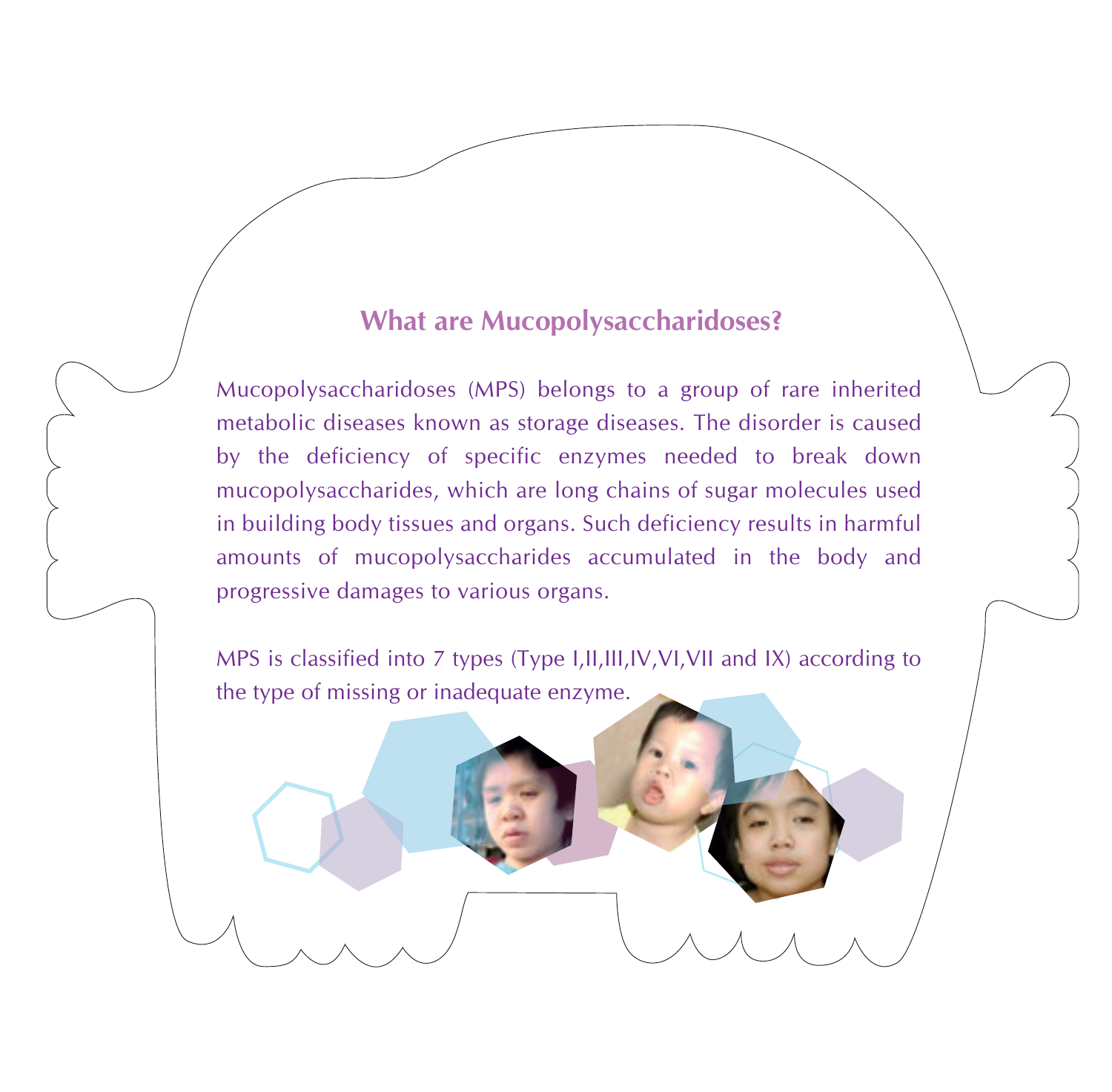While the disease may not be apparent at birth, signs and symptoms develop with age as more mucopolysaccharides accumulate:

As the patients age, accumulated mucopolysaccharides may affect their appearance and damage their intelligence, internal organs, bones and joints. Affected individuals often share symptoms such as coarse hair and cloudy corneas. In severe MPS cases, patients may even suffer from mental retardation, language disorder, distended abdomen, enlarged joints, spinal deformity, stiff fingers with contracture, impaired physical mobility, and sight and hearing loss. As the airway passage gradually narrows with increased and thickened secretions, patients are prone to bronchitis or pneumonia infections.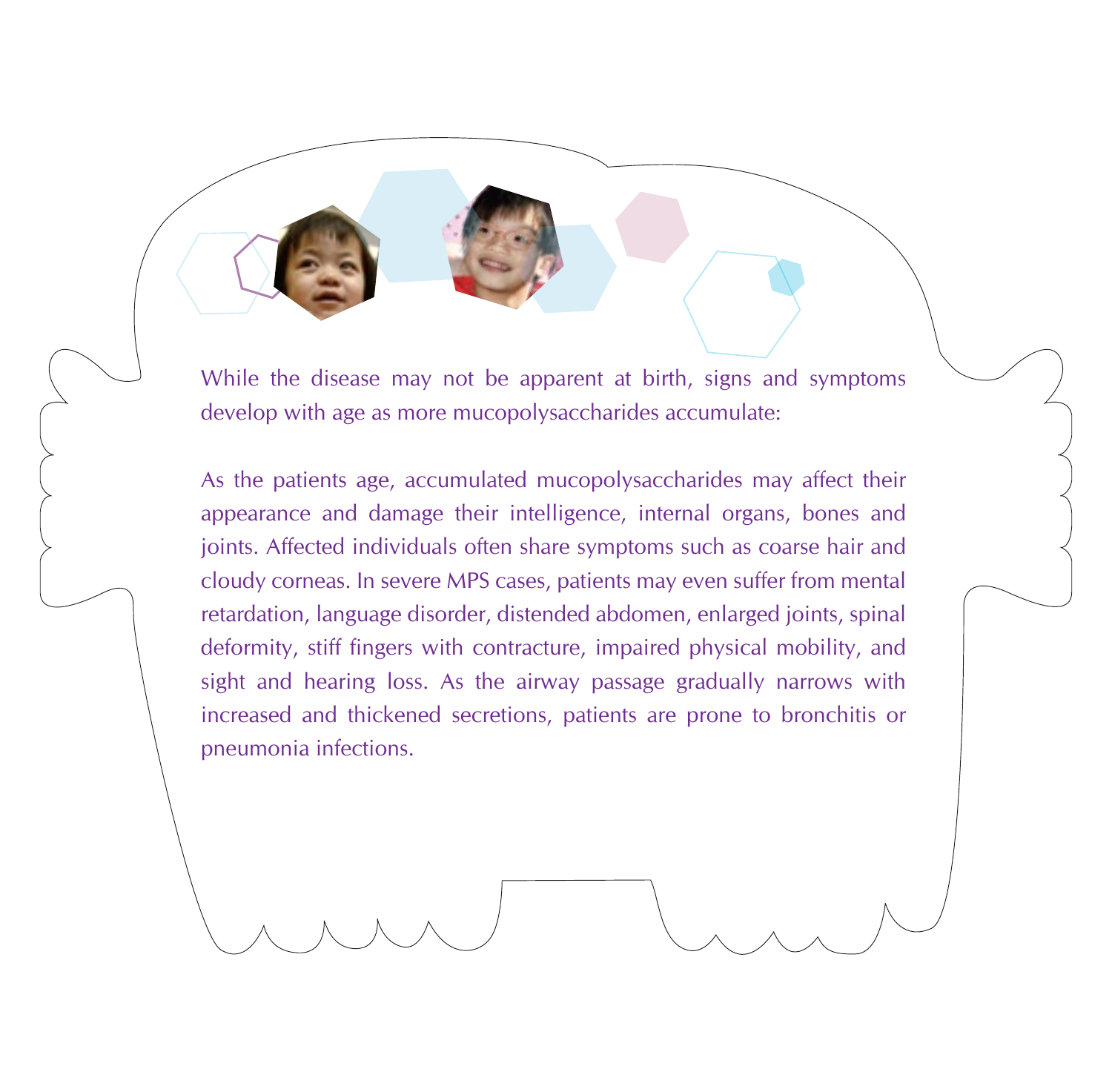## i hope that i can work and relieve family burden

Jay Shum, MPS II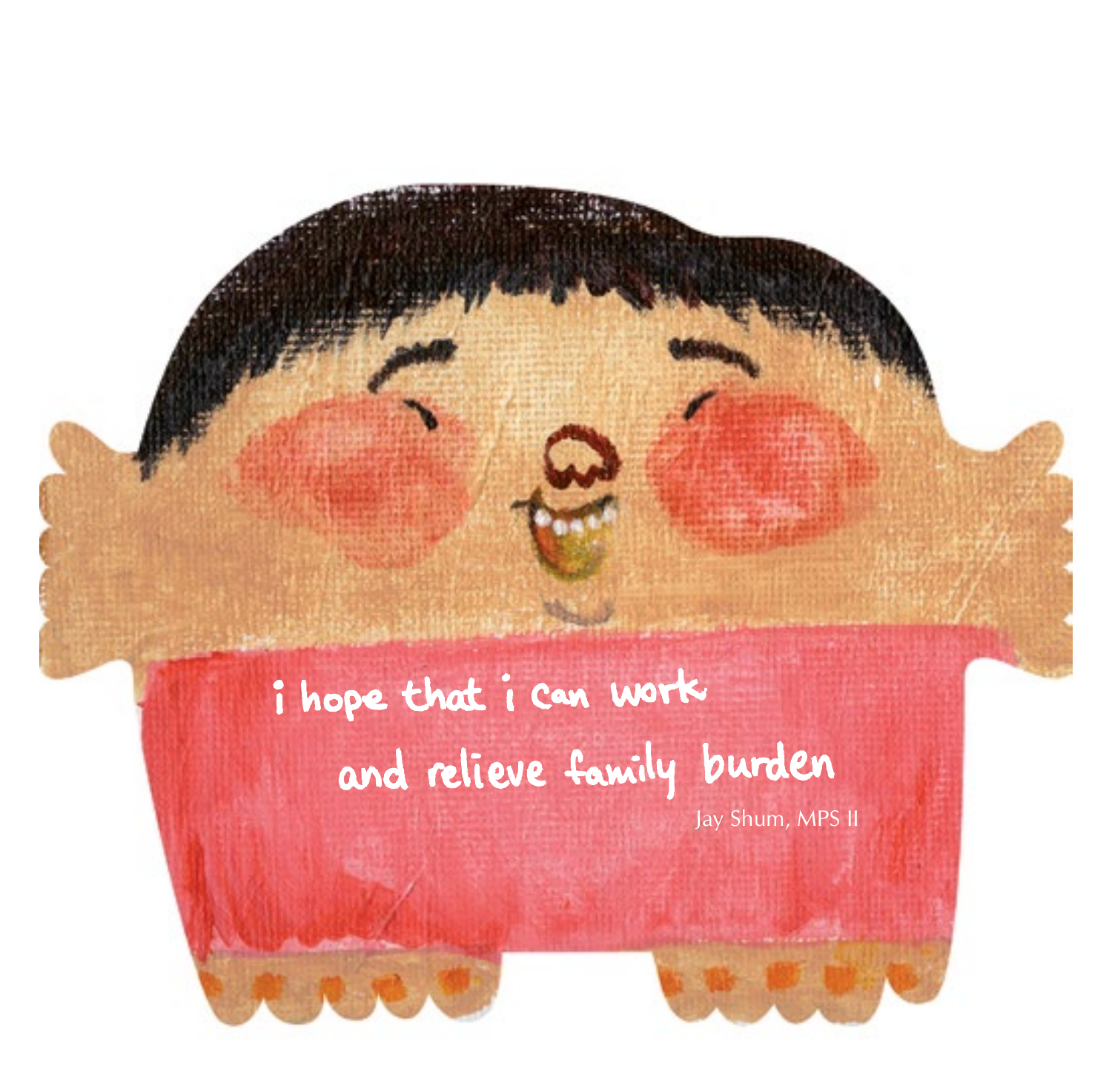## I hope that I could play. I could chat and enjoy everything.

Mavish Sultana, MPS I



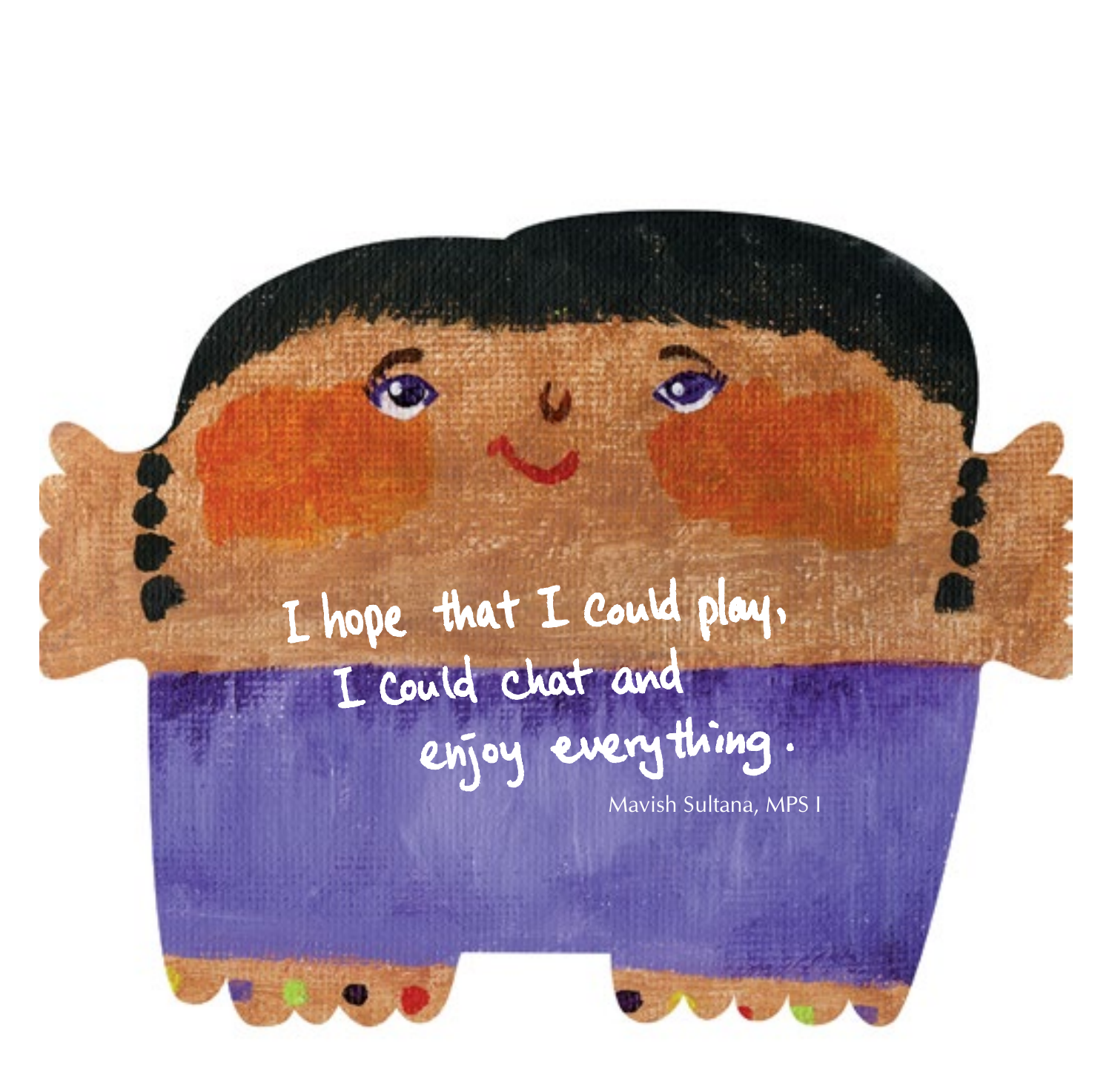### **Treatment: Bone Marrow Transplantation and Enzyme Replacement Therapy (ERT)**

Bone marrow transplantation can help MPS I and VI patients at an early stage to ease symptoms and prolong their lives.

At present, ERT for MPS I, II and VI have been successfully developed and is being used on patients. However, as the intravenous enzymes cannot cross into the brain, ERT does not address the neurological symptoms experienced by these patients. To supplement or replace the deficient enzyme, a patient should regularly and continuously receive ERT without any pause.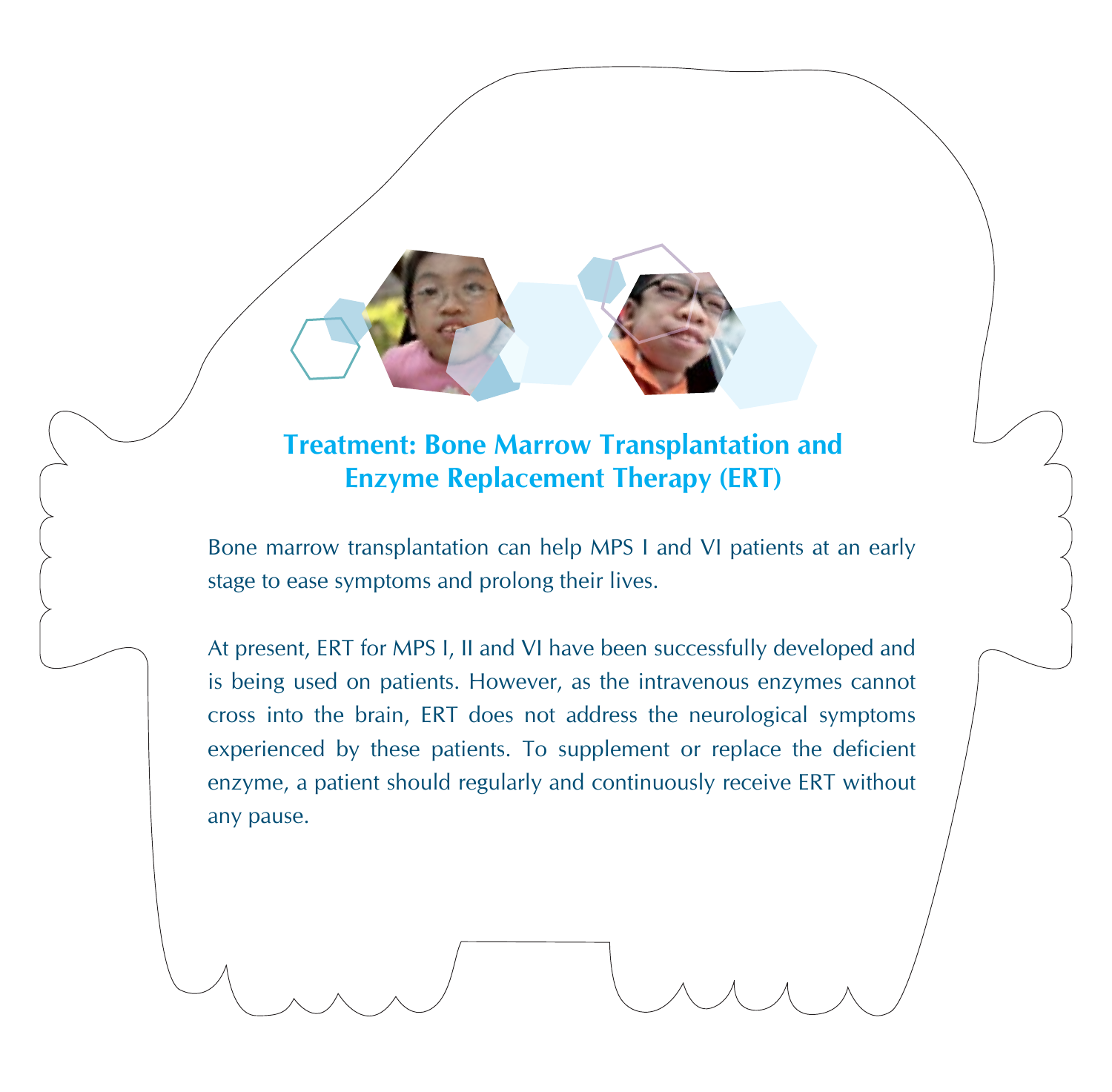## I will be graduated soon, I hope I can be self-reliant

Johnny Yeung, blind, MPS VI

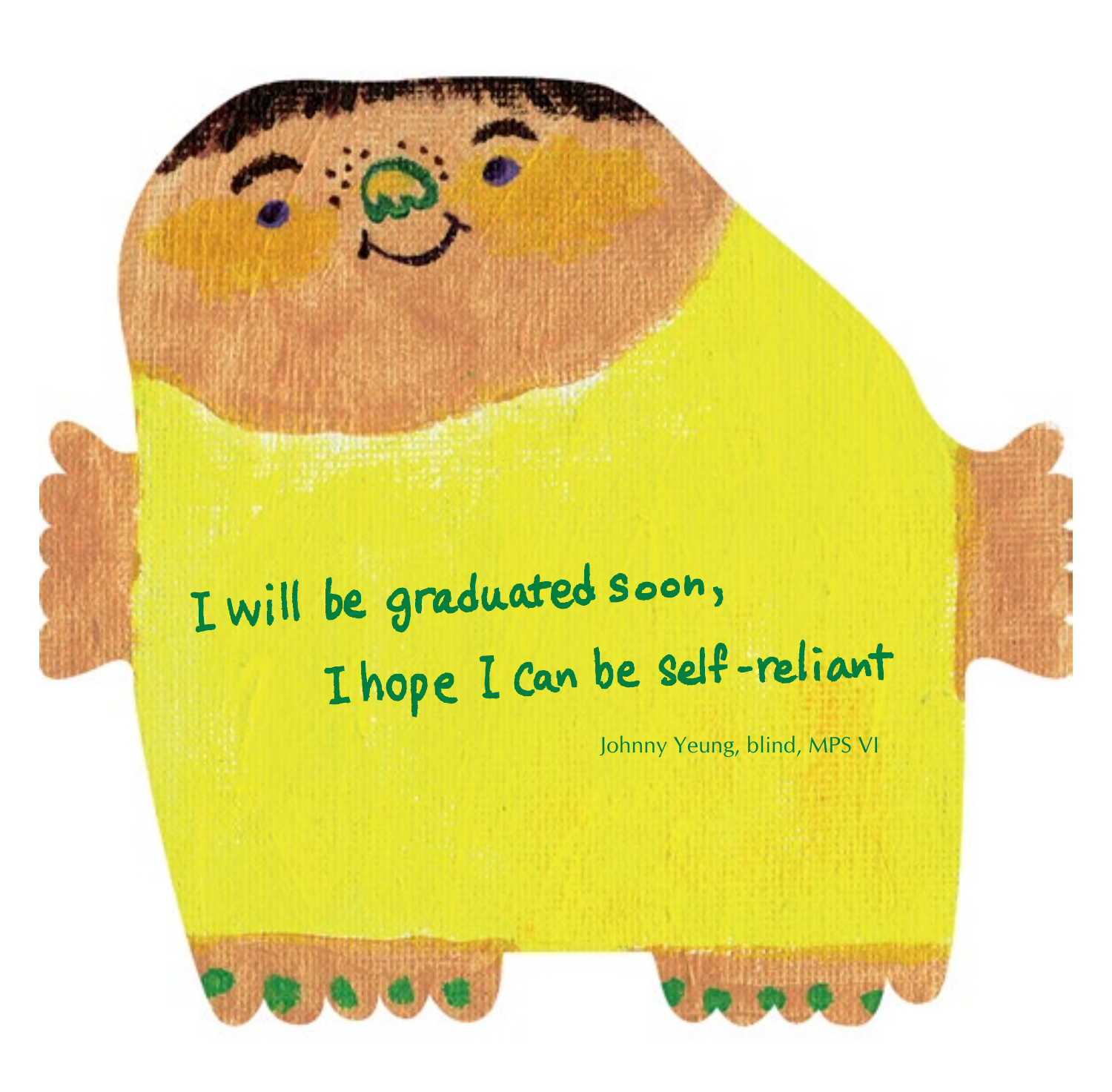# I hope that 1 can get<br>the medicine to cure me.

 $\frac{1}{2}$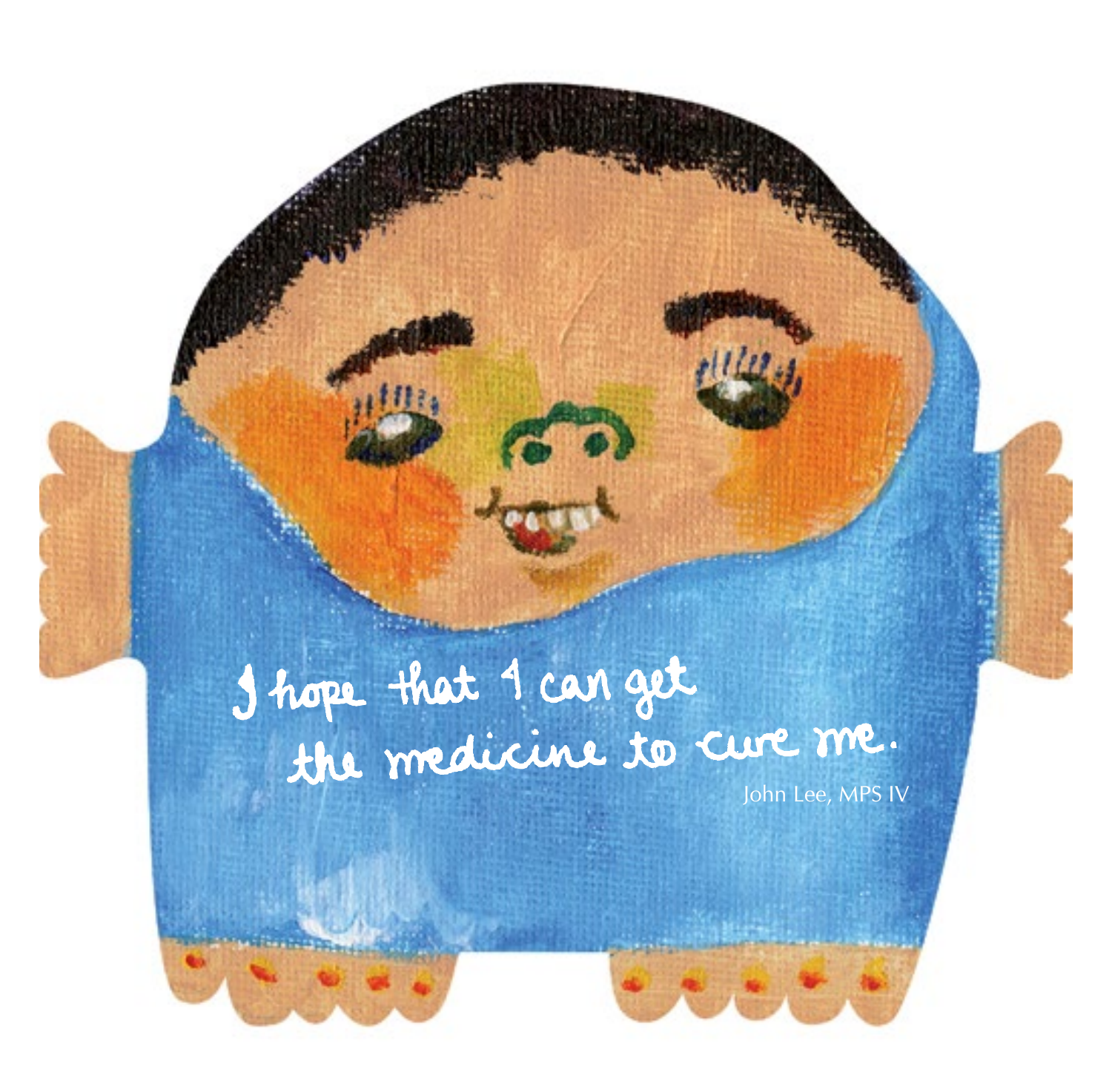### **Funding and Address**

The Group receives no regular funding from the government. Our operational expenses are mainly covered by annual membership fees and donations, whereas individual activities are supported by funds from different charitable foundations.

The Group does not have a permanent address. We borrow venues from the Hong Kong Society for Rehabilitation for meetings, gatherings and letter collecting.

### **Donation Methods**

| 1) By cheque          | The cheque should be made payable to<br>"Hong Kong Mucopolysaccharidoses & Rare Genetic Diseases<br>Mutual Aid Group" or<br>"H K M & R G D Mutual Aid Group" |
|-----------------------|--------------------------------------------------------------------------------------------------------------------------------------------------------------|
| 2) By direct deposit  | Please deposit the funds into our Bank of East Asia account<br>015-246-40-426130 or 015-246-10-37986-7<br>and obtain a deposit receipt.                      |
| 3) By online donation | Please visit the following website for details:<br>www.mps.org.hk/donation.html                                                                              |

Contact Tel: +852 2794-3010

Contact Address: G/F, Wang Lai House, Wang Tau Hom Estate, Kowloon, Hong Kong Website: www.mps.org.hk/en Email: info@mps.org.hk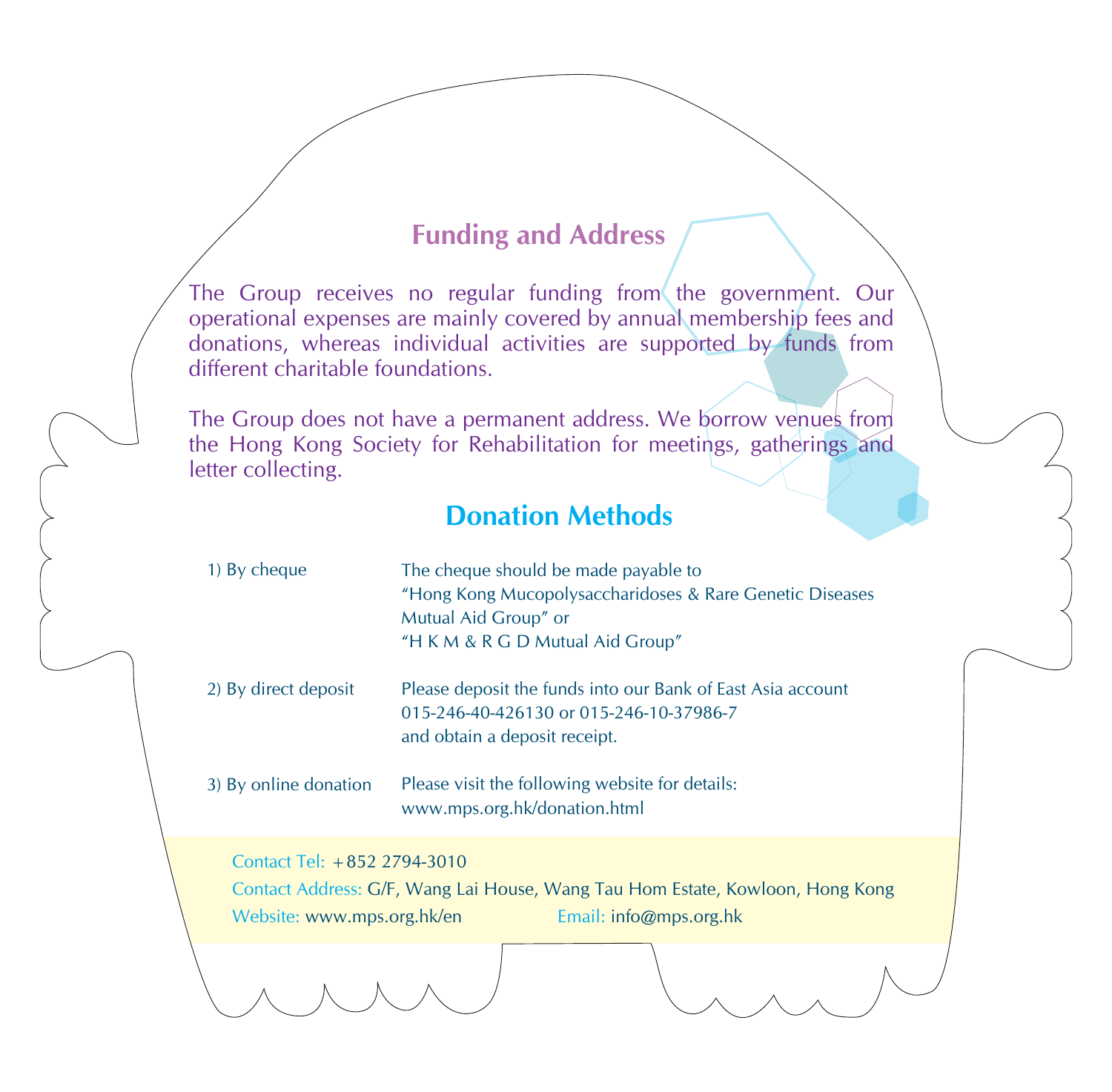### **The Hong Kong Mucopolysaccharidoses & Rare Genetic Diseases Mutual Aid Group Donation Form**

Your donation will be crucial for us to better support the patients.

Donations of HKD100 or above are tax-deductible with official receipt. (Inland Revenue Department File Reference: 91/8375)

| If you would like a different name to appear on the receipt, please specify: |
|------------------------------------------------------------------------------|
|                                                                              |